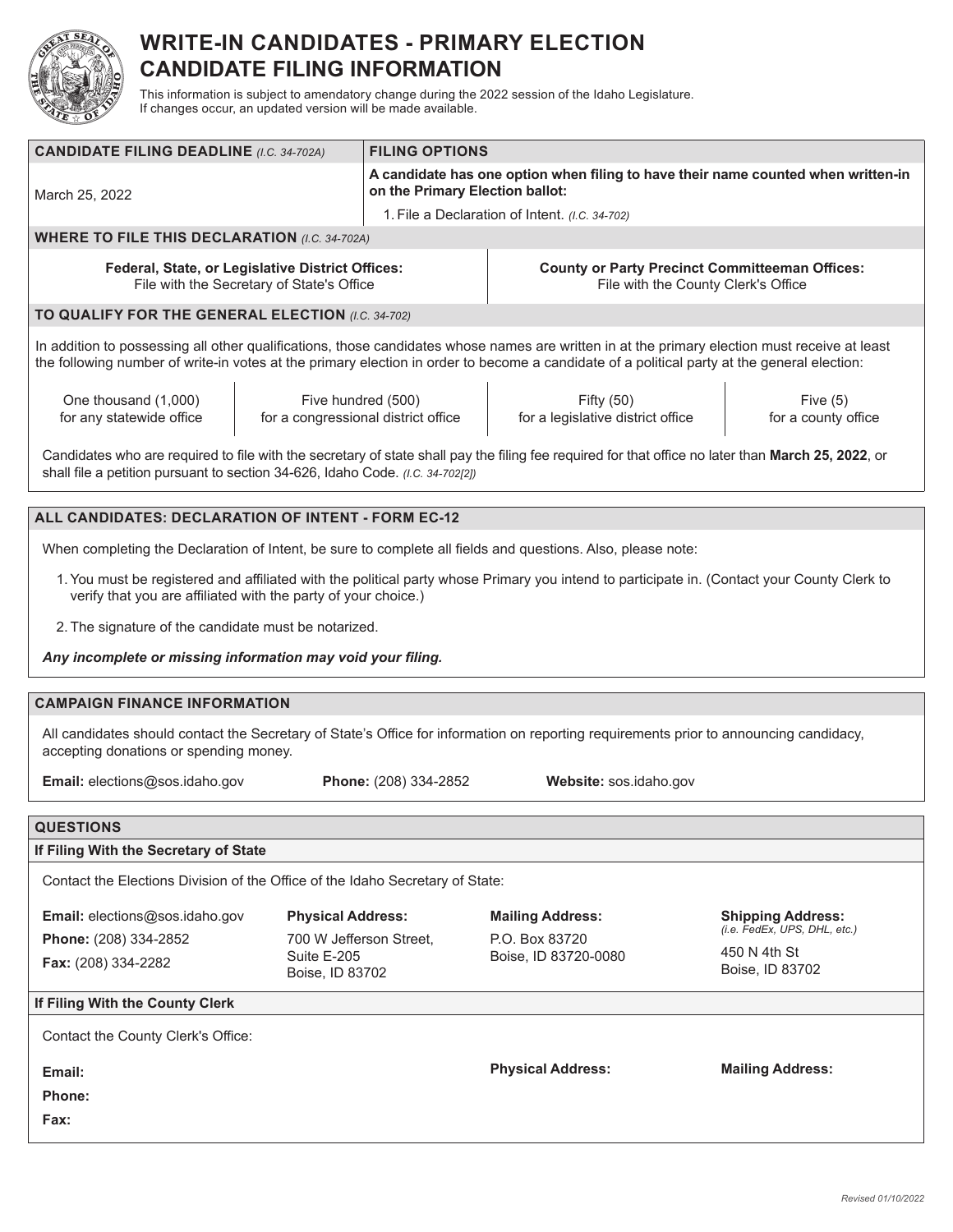

## **WRITE-IN CANDIDATES - PRIMARY ELECTION COMPLETING THE DECLARATION OF INTENT**

### **SECTION 1: OFFICE INFORMATION**

1.Enter the name of the office that you will be a candidate for to the right of "Write-In for the Office of."

2.Select the party that you are affiliated with and for which you will be a candidate.

### **SECTION 2: CANDIDATE INFORMATION**

- 1.Enter your First Name, Middle Initial, Last Name and Suffix, if applicable, as it appears on your voter registration record.
- 2.Enter your Residence Address, including the street number, street name, City, State, Zip Code and County, as it appears on your voter registration record. (Note: This must be your physical address. P.O. Boxes are not allowed as a residence address.)
- 3.Enter your Mailing Address if it is different than your Residence Address.

#### **SECTION 3: CERTIFICATION**

1. Carefully read the certification.

2. In the presence of a notary, sign and date the Declaration of Intent.

a. The notary will then complete the bottom portion of the Declaration of Intent.

### **TO QUALIFY FOR THE GENERAL ELECTION** *(I.C. 34-702)*

In addition to possessing all other qualifications, those candidates whose names are written in at the primary election must receive at least the following number of write-in votes at the primary election in order to become a candidate of a political party at the general election:

One thousand (1,000) for any statewide office

Five hundred (500) for a congressional district office

Fifty (50) for a legislative district office

Five (5) for a county office

Candidates who are required to file with the secretary of state shall pay the filing fee required for that office no later than **March 25, 2022**, or shall file a petition pursuant to section 34-626, Idaho Code. *(I.C. 34-702[2])*

## **QUESTIONS**

#### **If Filing With the Secretary of State**

Contact the Elections Division of the Office of the Idaho Secretary of State:

**Email:** elections@sos.idaho.gov **Phone:** (208) 334-2852 **Fax:** (208) 334-2282

**Physical Address:** 700 W Jefferson Street, Suite E-205 Boise, ID 83702

**Mailing Address:** P.O. Box 83720 Boise, ID 83720-0080 **Shipping Address:** *(i.e. FedEx, UPS, DHL, etc.)* 

450 N 4th St Boise, ID 83702

#### **If Filing With the County Clerk**

| Contact the County Clerk's Office: |                          |                         |
|------------------------------------|--------------------------|-------------------------|
| Email:<br>Phone:<br>Fax:           | <b>Physical Address:</b> | <b>Mailing Address:</b> |